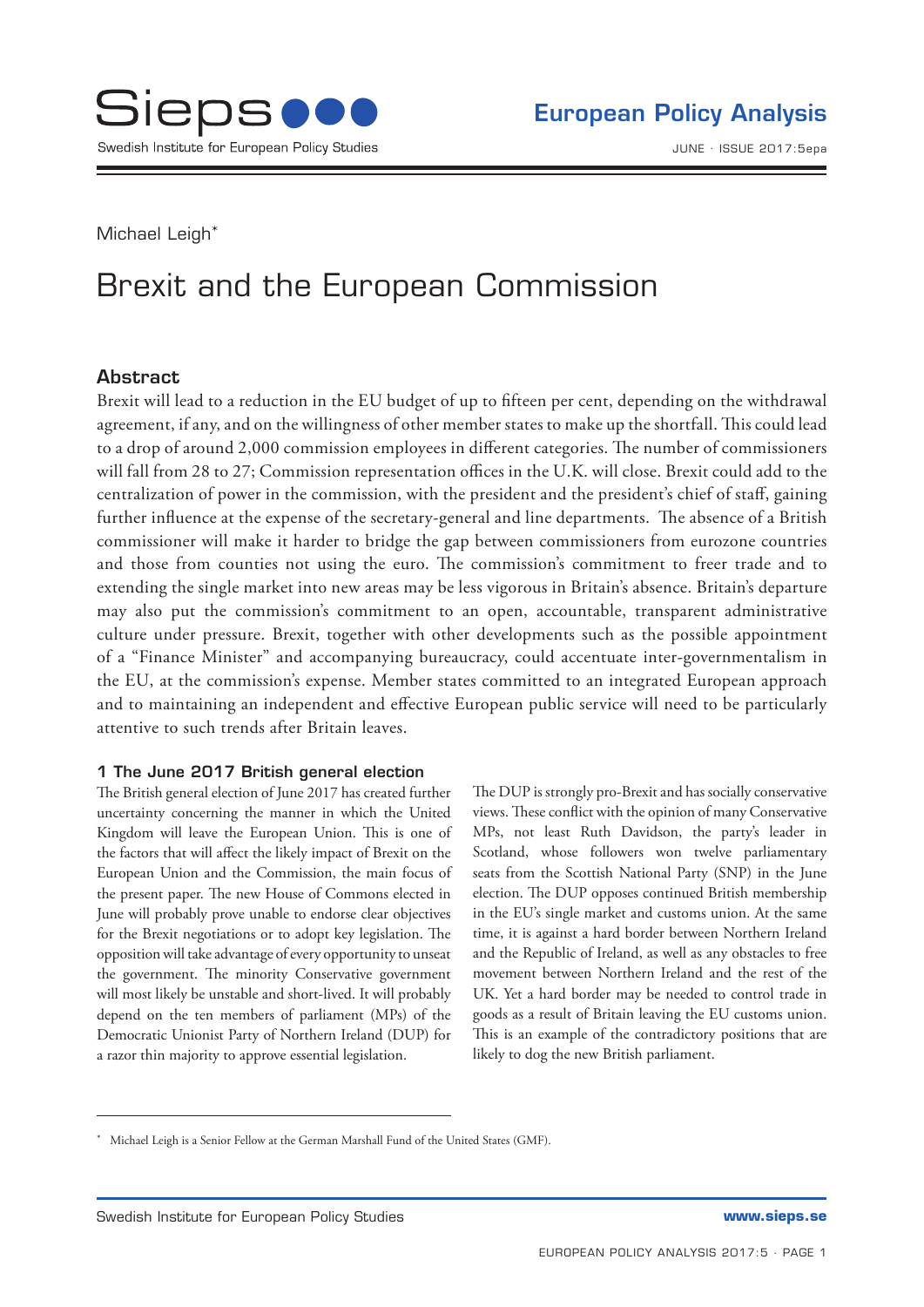Dependence on this small idiosyncratic party will make it even harder for the present British Prime Minister Theresa May to maintain control of her own party, obtain the approval of the House of Commons for her Brexit strategy and find compromise solutions with the EU. It is likely that she will be replaced as Prime Minister in the coming months and that there will be a second general election. The Labour Party might then gain a majority, though the situation remains highly volatile. The resurrection of the Labour leader, Jeremy Corbyn, following his party's unexpected electoral success, may prove short-lived. The Labour Party under his leadership is now broadly favourable to Brexit and might eventually support a softer Brexit model, possibly involving British membership of the European Economic Area (EEA) or similar arrangements.

In any event, the June election has cast doubt on British negotiating objectives. The present parliament will be unable to endorse any specific Brexit strategy and may balk at Theresa May's proposed "Great Repeal Act." This would repeal the 1972 European Communities Act, the legislative basis for British EU membership, and enact into British law all current EU legislation, pending subsequent review. A minority government may not be able to persuade the House of Commons to adopt this massive piece of legislation, with a minimum of parliamentary scrutiny. Yet it is the legislative underpinning for Mrs. May's entire Brexit policy. Even if the Brexit negotiations open formally as planned, they are unlikely to make real progress until a government with a clear mandate is in place in London.

The British government formed in June 2017 will be weaker than its predecessor and, therefore, less able to resist the unified negotiating position of the European Union (EU). This government or its successor may face the choice between largely accepting the EU's negotiating position on the sequence of the negotiations and the proposed withdrawal agreement or of crashing out of the EU without any agreement at all, a damaging outcome for all parties, but especially for Britain. This could be averted if the U.K. and the EU reach agreement on a transitional period providing for a standstill until a long-term agreement establishing the framework for future relations takes effect.

However, many MPs would reject the EU's conditions for such an arrangement: continued free movement of workers, budget payments and jurisdiction by the European Court of Justice. Both British Brexiters and the European Parliament will be keen to limit the length of any transitional period, for fear that it may become permanent. Accommodating the U.K. will not be a priority for the new governments in Berlin and Paris, to be formed following this year's elections. Rather they will be looking to address the domestic concerns of their voters, shore up the EU and find solutions to its multiple problems, from eurozone governance to migration.

#### 2 Brexit scenarios

The EU's reaction to Brexit will be affected by the international environment. The forces behind the Brexit vote in the June 2016 referendum form part of a broader populist challenge to the principles framing transatlantic relations and international politics for much of the post-World War II, post-Cold War period. This challenge takes place against the background of Russian assertiveness and aggression, China's increasing international role, instability to the south and east, the prospect of further large-scale migration as well as terrorism, whether home-grown or launched from abroad, and a tenuous recovery from the post-2008 recession. It occurs also at a time when there are hopes that the eurozone's structural weaknesses may be addressed, at least in part, through the efforts of France's new president Emmanuel Macron, and the German chancellor, Angela Merkel, or her successor, after the German elections in September.

Scenarios for Brexit range from a smooth transition or implementation period, during which many EU rules, laws and institutional arrangements will continue to apply in Britain, pending the entry into force of a new long-term agreement, to a "hard Brexit" under which the UK will simply leave the EU, pursuant to article 50 of the Treaty on European Union, without any agreed "divorce settlement" or outline of the future EU-U.K. relationship. This is often referred to in Britain as the "cliff edge."

But EU leaders are eager to move on from Brexit to address other pressing issues and will be reluctant to agree to transitional arrangements. The EU's conditions for a transition or "implementation" period are likely to prove unacceptable to many British politicians. These conditions include continued free movement of workers, payments into the EU budget and the jurisdiction of the European Court of Justice (ECJ). All three are anathema to diehard Conservative MPs and find little sympathy in the Labour Party leadership. Yet other Conservative leaders, especially Ruth Davidson in Scotland, appear ready to give priority to the single market and trade over restricting immigration. If these differences become acute, the Conservative Party might split, presaging a possible political realignment in Britain.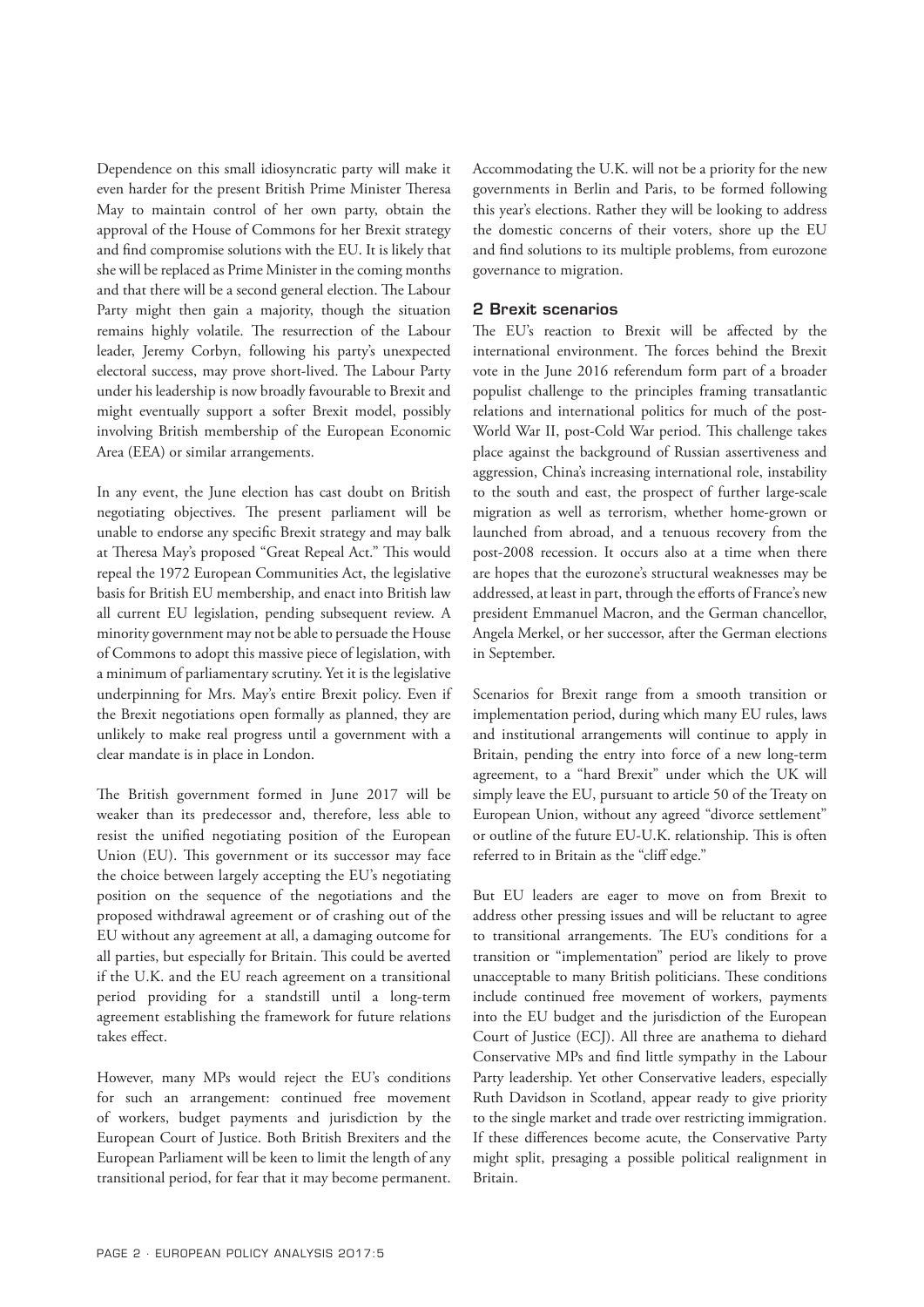The nature of the future relationship between Britain and the EU remains to be determined. The predominant assumption in mid-2017 is that it will take the form of a Free Trade Agreement, broadly resembling the EU-Canada Comprehensive Trade and Economic Agreement (CETA) but tailor-made for Britain. The CETA experience as well as the Association Agreement between the EU and Ukraine show how difficult it might be to obtain unanimous approval of an ambitious "mixed" agreement, i.e. an agreement to which all member states as well as the EU as such would be party. Yet the "deep and special" relationship that Mrs. May is seeking should, in the British view, cover also security and migration issues that involve the legal responsibility of member states.

In any event, several years will be required to negotiate and give legal effect to any long-term framework for U.K.-EU relations. The EU insists that in a first phase the negotiations will focus only on the "divorce settlement" itself and especially the questions of citizens' rights, Britain's financial obligations towards the EU, enforcement and dispute settlement and avoiding a new physical border between Northern Ireland and the Republic of Ireland. Such a border, if put in place to control goods at the future external frontier of the EU customs union, could upset the delicate equilibrium of the 1998 Good Friday agreement that put an end to the troubles in Ireland.

In early jockeying for position, both sides have acknowledged that the negotiations may break down over these thorny issues, especially the financial settlement, where large headline figures can be exploited by the press and seized on by public opinion.

The impact of a hard Brexit on the EU will depend also on Britain's choice of an economic model. If the negotiations break down, a future Conservative government may be tempted to adopt an economic model that will bring the U.K. into confrontation with the EU. A low tax, light regulation regime with sweetheart deals to attract investment, would provoke retaliation by the EU. The EU has tolerated low Irish corporation tax, despite opposition in several member states; attempts to harmonize corporation tax at EU level have been unsuccessful. But a light taxation regime in the U.K., the fifth largest economy in the world, would be seen as a bigger threat and could trigger a trade war.

#### 3 Impact on policy

The upshot of the UK-EU exit negotiations remains hard to predict, especially now that Britain lacks a government with a stable parliamentary majority. For present purposes, the type of Brexit will be held constant in an effort to sketch the broad implications of British withdrawal for EU policies and institutions, notably the Commission. Some initial implications are mechanical, following, for example, the cessation of budgetary contributions by the UK and of EU expenditure in Britain. Even here, however, there is a range of options as to how the EU adapts to a reduced overall budget. Other implications are qualitative and require a schematic analysis of the likely impact on policy.

Britain's declining engagement in European affairs has been built into EU policy-making at least since a referendum was announced as part of the Conservative Party's electoral platform in 2015. In some areas, it has been assimilated into EU policies and activities for many years, due to Britain's various opt-outs and preference for low-key participation in EU initiatives. Britain, according to some observers, has been missing in action in Europe for some time. A case in point is its absence from the Normandy contact group, consisting of France, Germany, Russia and Ukraine, which is seeking a resolution of the Ukraine conflict.

This means that Brexit, when it occurs, will accentuate existing trends rather than jolt EU policies onto a wholly new path. Britain's departure may have a disproportionate effect on policies and practices favoured by smaller member states that are not part of the Eurozone, as these countries will lose the only large member state that defended similar viewpoints and policy preferences. It may also accentuate trends towards inter-governmentalism, at the expense of the Commission. These possible effects of Brexit are examined below.

Britain has had a decisive influence in shaping the EU's policy agenda over past decades. This is manifest in areas as diverse as trade, competition, single market, budget, climate change, environment, fisheries, the structural funds, development assistance and external relations. Former British Prime Minister Margaret Thatcher played a major role in creating the single market between 1985 and 1990, working together with former Commission president Jacques Delors to eliminate obstacles to the free movement of goods, services, workers and capital. It is ironic that Theresa May is intent on withdrawing Britain from the single market, one of Mrs. Thatcher's signature achievements, which the Conservative Party and successive British governments long considered synonymous with British national interests.

Despite this, Britain remains, on the whole, a proponent of free trade. Britain's departure is likely to change the balance of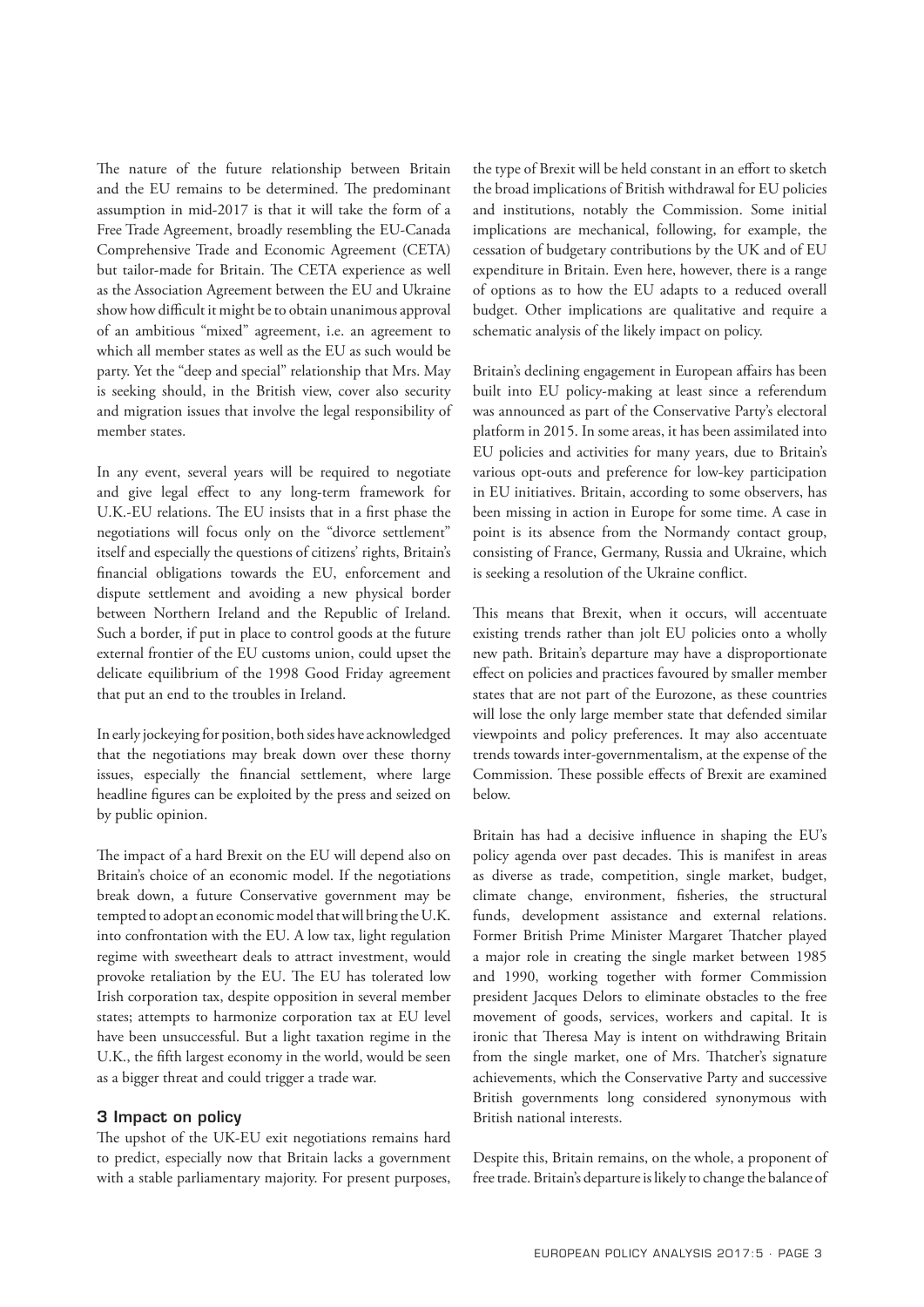opinion in the EU towards greater protectionism, including greater recourse to trade defence instruments. The new French president Emmanuel Macron is supportive of trade liberalization in general. Nonetheless, he campaigned to strengthen the EU's capacity to build a "protective Europe" and, among other measures, will seek to control the takeover of European companies in strategic areas by foreign investors. Governments among the 27 that favour the open international trading system will need to build coalitions to resist protectionist initiatives, after Britain leaves.

Britain and the Nordic countries have been strong advocates of better regulation and the reduction of red tape. This was one of former Prime Minister Cameron's key demands in seeking, rather late in the day, to maintain British membership in the EU. Commission vice-president Timmermans is now pursuing this agenda and will need greater political support for it from remaining member states once Britain leaves.

Britain, together with the Nordic countries, has had a major influence on EU policy on enlargement, the EU's neighbourhood, and foreign and security policy (CFSP) in general. These areas have lost momentum because of the EU's internal crises, design faults in the policies, as well as governance, political, economic and regulatory shortcomings in countries seeking closer links with the EU. Russian interference in Eastern Europe and the Balkans is further undermining the EU's support for transition to democratic market-based systems. Democratic backsliding in some of the former-communist countries, which joined the EU in 2004 and 2007, as well as the migration crisis, have exacerbated "enlargement fatigue."

In parallel, the EU's "magnetic attraction" has declined and it must increasingly compete for influence in its neighbourhood with other actors including Russia, China and Iran. These countries provide financial, technical and, in some cases, military assistance without the kind of political conditionality practiced by the EU. Nonetheless, enlargement and neighbourhood policy, adjusted to current circumstances, remain part of the EU's tool-box. Britain's departure will change the balance within the EU on such issues. Remaining member states, including Sweden, that continue to attach importance to them will have to work harder to keep such initiatives on the EU's priority list after Britain leaves.

Britain is a strong supporter of sanctions against Russia, following its annexation of Crimea and aggression in Eastern Ukraine. Britain also supports Commission initiatives to diversify energy sources away from Russia and to identify and counter Russian propaganda through the social media and by other means. Russia's own actions in Ukraine and Syria, as well as its growing influence in the Balkans, and interference in the democratic process in France, preceding the 2017 presidential election, and, indeed, in the United States, mean that the EU will hold the line on sanctions for some time. Nonetheless, in the absence of fresh Russian incursions in the Baltic or elsewhere, the balance of sentiment is likely to shift gradually towards seeking an accommodation with Russia, following Brexit.

Britain played a major role in creating European Political Cooperation (EPC), the fore-runner of today's CFSP. Indeed, recovering international influence after decolonization was among the original motivations for Britain's joining the European Economic Community (EEC) in 1973. The predominantly inter-governmental character of foreign policy cooperation appealed to British political leaders, diplomats and officials. Britain backed the CFSP, especially during the tenure of a former British minister and commissioner, Catherine Ashton, as high representative between 2009 and 2014.

Nonetheless the impact of the CFSP has been limited and its executive arm, the European External Action Service (EEAS) is struggling to establish a clear role for itself and *esprit de corps*. Leaders of the larger member states are generally unwilling to delegate responsibility for "high policy" questions to the EU's high representative and foreign policy bureaucracy, restricting them largely to coordination and implementation tasks. Smaller member states, however, attach importance to the CFSP and its offshoots in the hope that it will enhance their more limited international outreach.

Britain's departure may, theoretically, remove an obstacle to greater cooperation on CFSP and, especially, the Common Security and Defence Policy (CSDP). This has been talked up by President Emmanuel Macron of France and other EU leaders. Some analysts see in the European Defence Agency, "Permanent Structured Cooperation" (PESCO) and the EU's newly agreed "Planning and Conduct Capability" (MPCC) the nucleus of a future operational military capability. US President Donald Trump's failure to endorse the core principle of mutual defence embedded in the North Atlantic Treaty Organisation (NATO) have strengthened calls for the EU to move ahead in the field of security and defence. It has also led to renewed demands for more EU-NATO cooperation.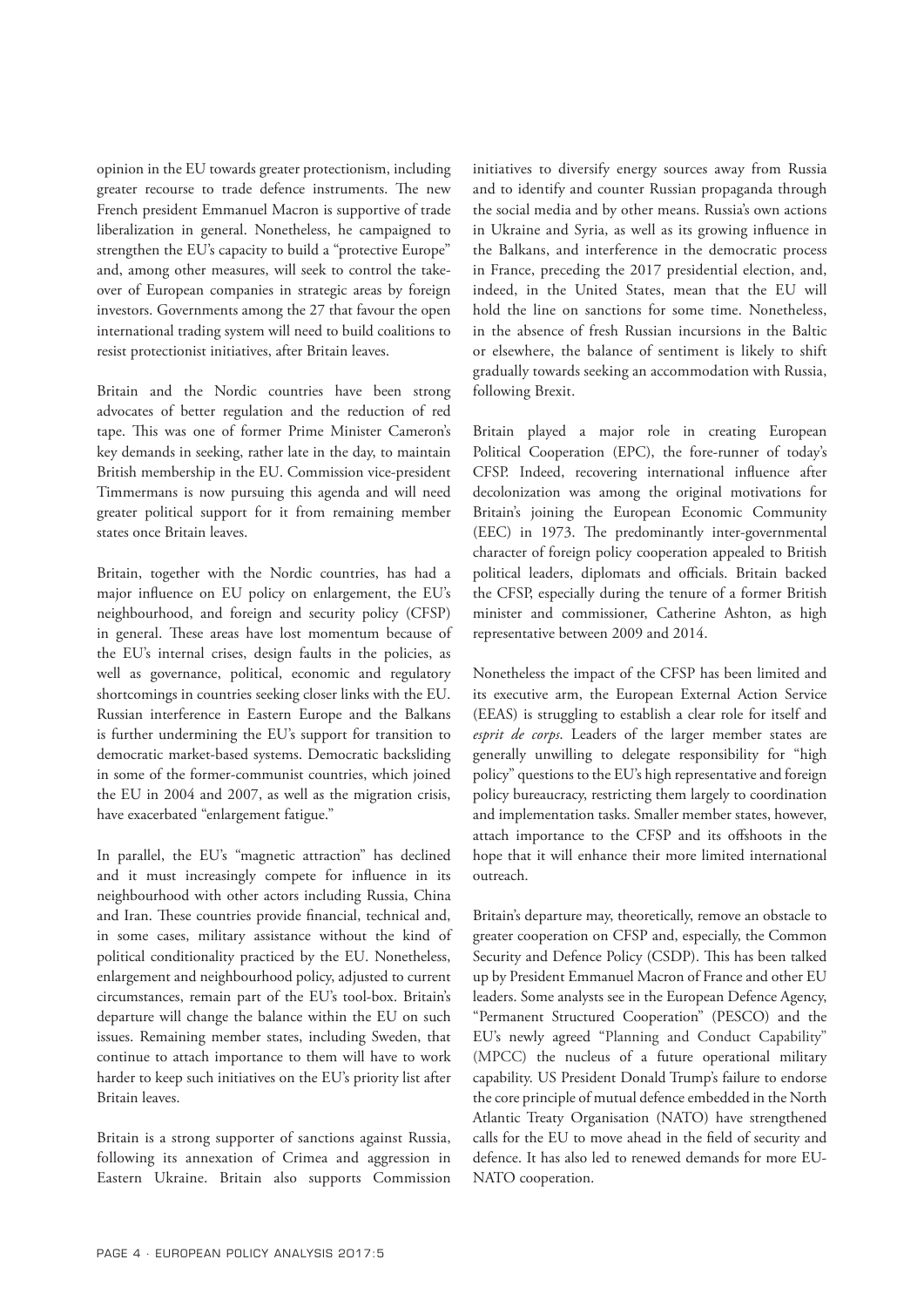As an EU member state, Britain opposed the notion of Europe's "strategic autonomy," manifested in moves towards a European defence capacity separate from NATO, while at the same time insisting on NATO's goal of devoting 2% of GDP to security and defence. Nonetheless, Britain's permanent UN Security Council seat, nuclear weapons, capacity to project power internationally, including the launching of two aircraft carriers in the coming years, and its role in intelligence gathering, counter-terrorism, and cyber-warfare lent credibility to European ambitions to become more active in these fields. Despite its opposition to the notion of Europe's strategic autonomy, Britain's capabilities lent credibility to EU ambitions in security and defence.

With a view to Brexit, non-NATO EU member states with limited military capabilities of their own, including Sweden, may wish to support efforts to build up the EU's own role in security and defence, especially in light of their heightened sense of threat from Russia. If the Brexit negotiations reach the second phase foreseen by the EU's negotiating directives, the talks should focus *inter alia* on how cooperation on security and defence can be built into Britain's future relationship with the EU.

At the same time, this could further the trend towards ad hoc inter-governmental arrangements, to the possible detriment of the Commission, European Parliament and the interests of smaller member states. Britain's departure might lead to greater cooperation between NATO and the European Defence Agency, especially if a Cyprus settlement is eventually reached. This is fraught with uncertainty, however, and no progress is expected before the February 2018 Presidential election in the Republic of Cyprus.

Brexit as well as changes in the international environment, will affect the balance of opinion inside the Commission on other key policy issues. In future, the Commission will need encouragement from the member states in order to:

- defend the open international system and further trade liberalization
- resist calls for restrictive trade policy measures
- extend the single market into new areas such as digital services
- pursue vigorously "better regulation" and subsidiarity
- restrain the expansion of EU budgetary commitments and payments
- rebalance expenditure from agricultural subsidies and the structural funds to innovation, research and development
- support
	- further enlargement (already a reduced priority) and
	- a recalibrated neighbourhood policy, designed to bring stability to Europe's east and south
- maintain sanctions on Russia until progress has been made in the Minsk process

Member States that attach importance to the Commission continuing to take initiatives in such areas will need to be particularly vigilant following Britain's departure. The election of a French President with a liberal, internationalist outlook, as well as Germany's continuing interest in prying open export markets may act as a counter-weight to the departure of Britain, with its attachment to freer trade.

There is an ambitious programme of ongoing EU trade negotiations as well as agreements awaiting finalization. Member states that have an interest in freer trade should pursue this agenda vigorously, after Britain's departure. If Britain leaves the customs union, as Mrs. May proposed, there may be an element of competition between Britain and the EU in concluding trade agreements with third countries. Most of Britain's potential negotiating partners will demand, however, a clear vision of Britain's future trade and investment relationship with the EU before negotiating bilateral agreements. Some may give priority to trade agreements with the EU of 27, a market of almost 450 million people, over bilateral agreements with Britain, and its 65 million consumers. The "America first" slogan of the Trump administration raises questions about the benefits that either the U.K. or the EU could secure through trade negotiations with the United States.

Policy areas on which Britain has been reluctant in the past and which may open up for new initiatives following its departure include a common consolidated corporate tax base, employment and social policy, retraining and support for sectors affected by globalization, own resources, and defensive trade policy measures.

#### 4 Impact of Brexit on the Commission

The impact of Brexit on the Commission will, initially, be mechanical. A reduction in the number of Commissioners from 28 to 27, a reduction in the EU budget of up to 15%, a halt to the recruitment of British officials, closure of Commission representation offices in the United Kingdom, to be replaced by an EU delegation, and so on. Even in such straightforward areas, the impact will depend on the "divorce settlement", including the financial package and any possible transitional or implementation period.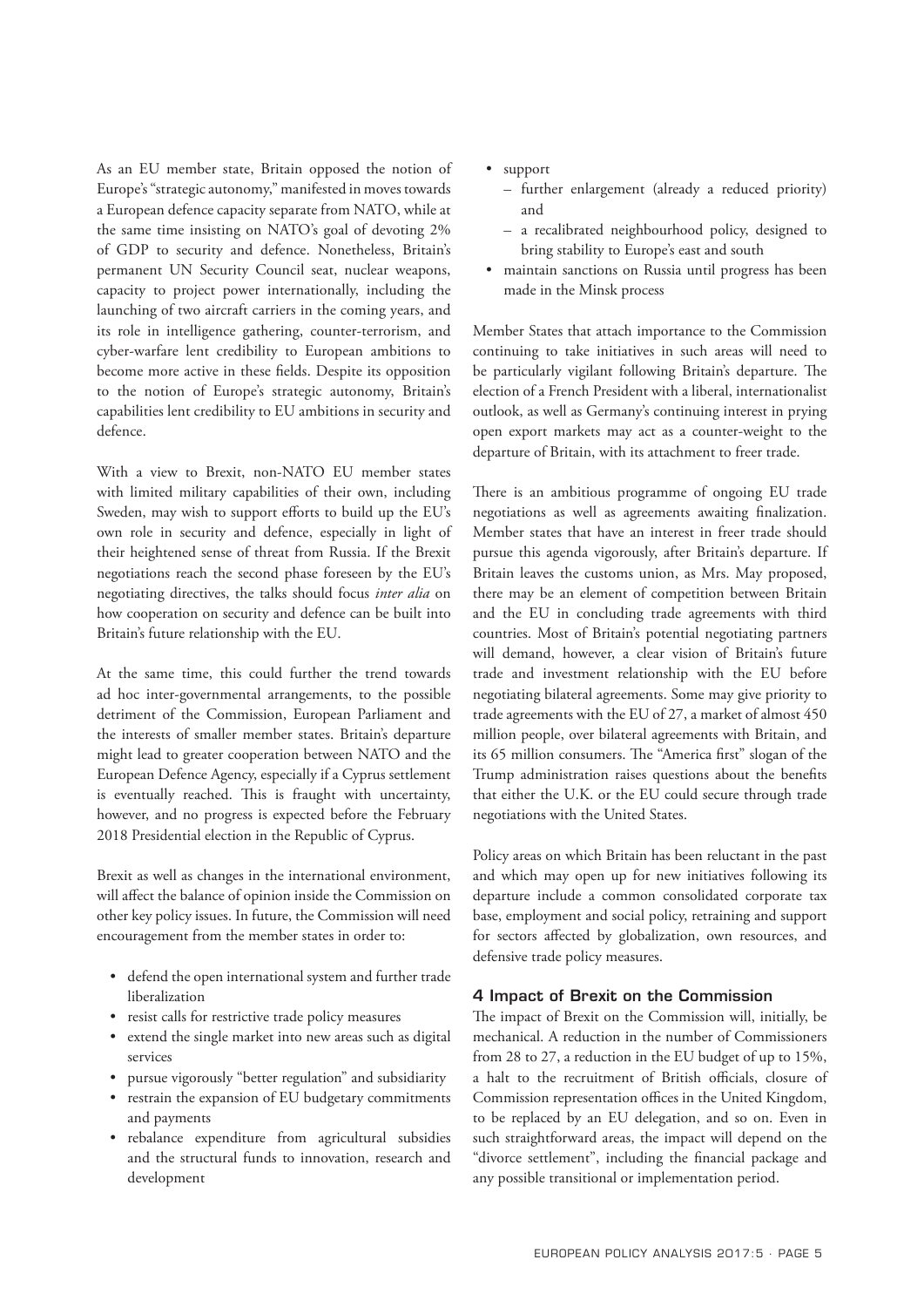If, in the course of negotiations, Britain accepts continuing financial commitments for a certain period, after exit, it will be possible to attenuate or to delay the full impact of its departure on budget and personnel. If there is a hard Brexit, with no agreed settlement, the continued employment of the approximately 1,000 Commission staff of British nationality and arrangements for the payment of the pensions of retired British officials may be cast into doubt.

There will be difficult decisions to be taken on how to apportion budget cuts following Britain's departure. It seems unlikely that other member states would be ready to increase their contributions to make up for the shortfall. A reduction of the EU budget of between 10 and 15 per cent, as a result of Britain's departure, could result in a loss of 2,000+ Commission staff if applied across-the-board. There may be pressure to modify the staff regulations, making salary and conditions less attractive if staff numbers do not fall significantly through "natural wastage." This would make it even harder to recruit qualified staff from the Nordic countries and some other member states with higher living standards.

Until recently, British officials played a major role as heads of cabinet of Commissioners of various nationalities, directorsgeneral, and their assistants. This gave the United Kingdom a strong influence on both management and the policy agenda, generally favouring liberalization, deregulation, competitiveness and a major EU role in stabilizing the European continent, especially through enlargement and neighbourhood policy. British Commissioners and officials have often worked together on this agenda with officials from the Nordic countries, Ireland and new member states.

British influence, at its height, helped ensure a relatively transparent approach to recruitment of commission staff on the basis of merit. Over the past two decades, however, it has proved difficult to recruit British citizens to work in the Commission, at different levels, reflecting the rise of Euroscepticism as well as the higher incomes that could be earned in the City of London and elsewhere. The United Kingdom has tended to send less influential figures to Brussels as Commissioners since 2008. The number of British heads of cabinet has fallen to one in the present Commission.

Under these circumstances, it seems probable that Brexit will increase the influence of remaining larger member states in the Commission, at the expense of smaller member states. The trend towards greater German influence has been apparent at least since 2008. The last two Commission presidents, from Portugal and Luxembourg, have had German heads of cabinet. Similar trends are visible in the European Parliament and the EEAS. After Brexit, there may be pressure from Germany, France and others to appoint powerful vice-presidents from larger member states. Germany and France now share between them twelve of the forty posts at Director-General level.

The current Commission president Jean-Claude Juncker, selected under the "lead candidate" arrangement accepted, somewhat reluctantly, by the member states in 2014, was not the first choice of the German chancellor but nonetheless has generally cleaved to positions favoured by Berlin. As a counter-weight, Commissioners from smaller, non-Eurozone countries have tended to form tacit alliances with British Commissioners in the past. In the present Commission, six of the seven vice-presidents are from smaller member states. They have high profile positions but lack their own departments, must draw on the Secretariat-General for support and often have less influence than line Commissioners.

There will be other qualitative changes in the functioning of the Commission that are difficult to assess. The European Commission's modus operandi and administrative culture bears a British imprint. This reflects the influence of strong British Commissioners in the 1980s, 1990s and early years of the 21<sup>st</sup> century. A British official, David Williamson, served as Secretary-General of the Commission from 1987- 1997. Since then two Irish officials worked as Secretary-General from 2000-2015, preserving to a certain extent the institution's northern European administrative culture, with its emphasis on transparency, accountability, ethics, integrity, impact assessment and sound financial management.

The "Kinnock reforms," named for Neil Kinnock, former leader of the British Labour Party and vice-president of the Commission in charge of administrative reform from 1999- 2004, largely set the tone for a more open and accountable management style. This contrasted sharply with the dominant approach in the Commission during much of the four previous decades. Some observers consider that the spirit of the Kinnock reforms has already been eroded and that this may be accentuated by Britain's departure. Brexit may weaken transparency and accountability in favour of informal networks and deal-making, adding to the demoralization of Commission staff.

The role of Secretary-General, reflecting the interests of Europe as a whole, has already lost ground to that of head of cabinet of the Commission President. Recently, Secretaries-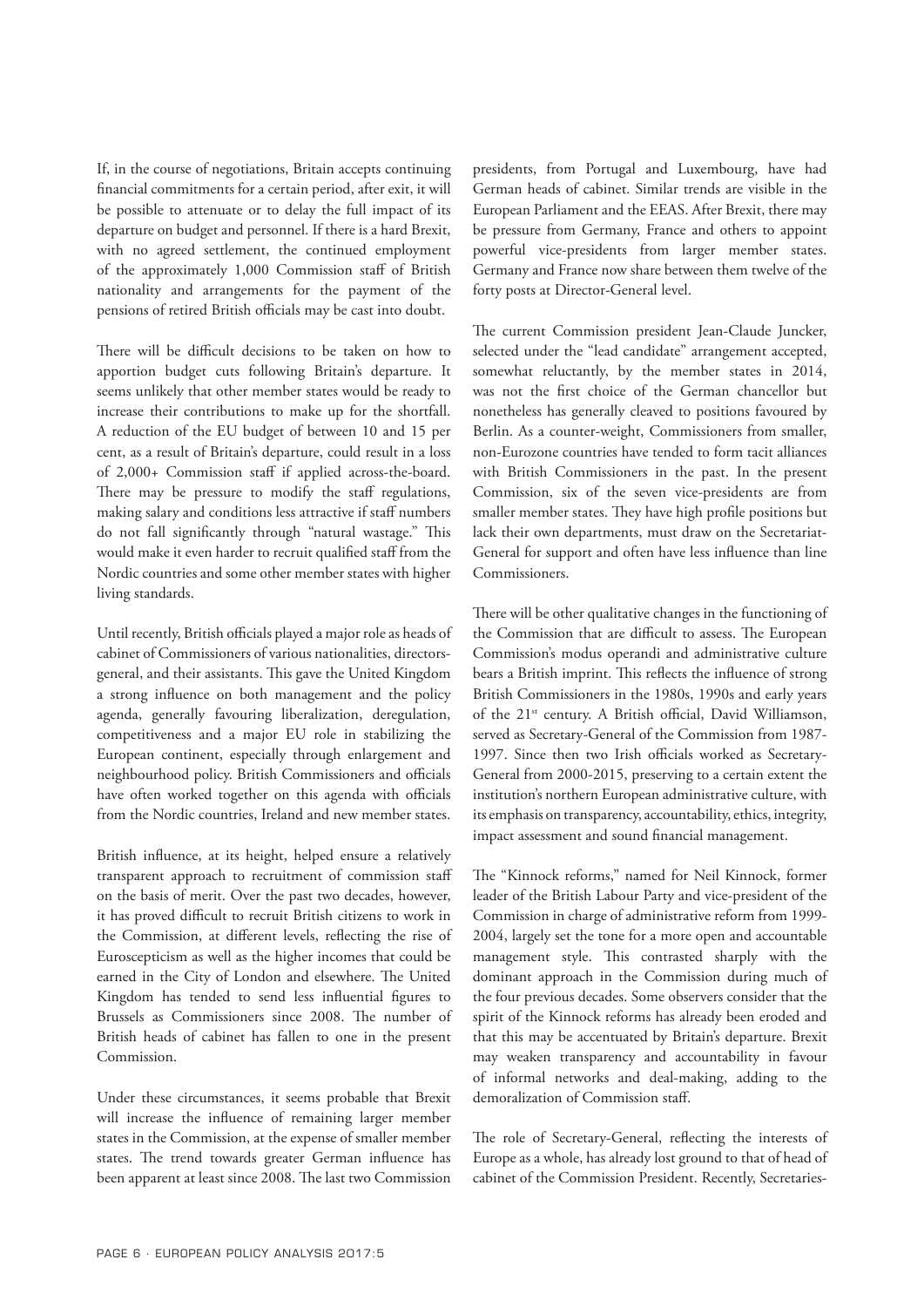General have tended to acquiesce in politically-motivated decisions on personnel and administration. A strong chief of staff of the President may help prevent Commissioners from working in separate "silos." However, this is more widely perceived as an undesirable authoritarian trend, which has already led to the resignation of a particularly capable Commission vice-president, Kristalina Georgieva of Bulgaria. In general, however, institutional inertia will probably preserve the broad lines of the more transparent and accountable style adopted following the Kinnock reforms, despite a degree of erosion.

The "*esprit de corps*" and morale of Commission staff has declined in recent years for a number of reasons:

- the resurgence of nationalism in Europe
- the persistence of crises in core areas of EU activity
- the trend towards inter-governmentalism in EU decision-making
- frequent predictions of collapse by senior EU public figures
- terrorism and increased security measures
- the removal of "external relations" ("RELEX") from the Commission's responsibilities through the establishment of the European External Action Service (which itself faces a morale problem)
- the relative increase in the number of "contractual staff" compared with established officials, weakened the sense of being part of an independent European public service
- The stagnation of salaries in real terms making it hard to recruit qualified staff, especially from the UK, the Netherlands and the Nordic countries
- a fear of growing irrelevance and public disdain, exacerbated by the rise of Eurosceptical political movements

These tendencies will be exacerbated by Brexit, although some maintain that, freed from British obstructionism, the Commission will have more room for manoeuvre. This remains to be see, however, because of current rifts on the euro, migration, relations with Russia, and other issues.

A number of public figures have called into question the use of English as a working language within the Commission after Brexit. The Commission switched from the predominant use of French to English in drafting documents and holding meetings in the 1980s. This trend was reinforced by the accession of Finland and Sweden and, later of countries in central and Eastern Europe, as well as Cyprus and Malta. English is the main language used in international communications and will continue to be the language in which most original Commission documents are drafted. English is one of the official languages of Ireland and Malta and unanimity would be needed among the 27 remaining member states to change the list of EU official languages.

Another field that may be affected by Brexit is cooperation between Eurozone "ins and outs." In principle all remaining member states, except Denmark, which has an opt-out, should eventually join the euro. But this seems unlikely within the foreseeable future. Pressure on the Czech Republic, Poland and Sweden to join the euro is likely to grow once Britain has left the EU, especially if the Eurozone pursues further integration. If the post of eurozone "finance minister" is created, in line with the programme of French president Emmanuel Macron, with an accompanying bureaucracy similar, *mutatis mutandis*, to the EEAS, the trend towards inter-governmentalism would be accentuated, at the expense of the Commission.

Britain has played a leading role in ensuring that Commissioners from non-Eurozone countries are fully involved in decisions on economic and financial matters affecting the 28 as a whole. This was one of the previous British Prime Minister, David Cameron's, key demands. It will be harder to maintain this position without Britain.

#### 5 Overall

The EU and its institutions will be hit hard by Brexit. It will exacerbate existing difficulties and drain political energy from efforts to address the EU's multiple internal and external challenges, at a time of wavering support from across the Atlantic.

The UK provides an important market for EU exporters and has played a major role in preserving the open international trading system despite protectionist pressures. Britain has been at the heart of efforts to strengthen and extend the single market, which is the EU's fundamental economic achievement. Many citizens in continental Europe still refer to the EU as "the common market." Britain has campaigned against erosion of the single market and pushed for its extension into new areas, notably digital and other services. Others will have to take up this cause after Britain leaves.

Britain and Sweden were among the principal advocates of enlargement that led the EU to provide an umbrella for transition to democracy and the market economy in former communist countries accounting for 100 million people. This remains unfinished business both in aspirant countries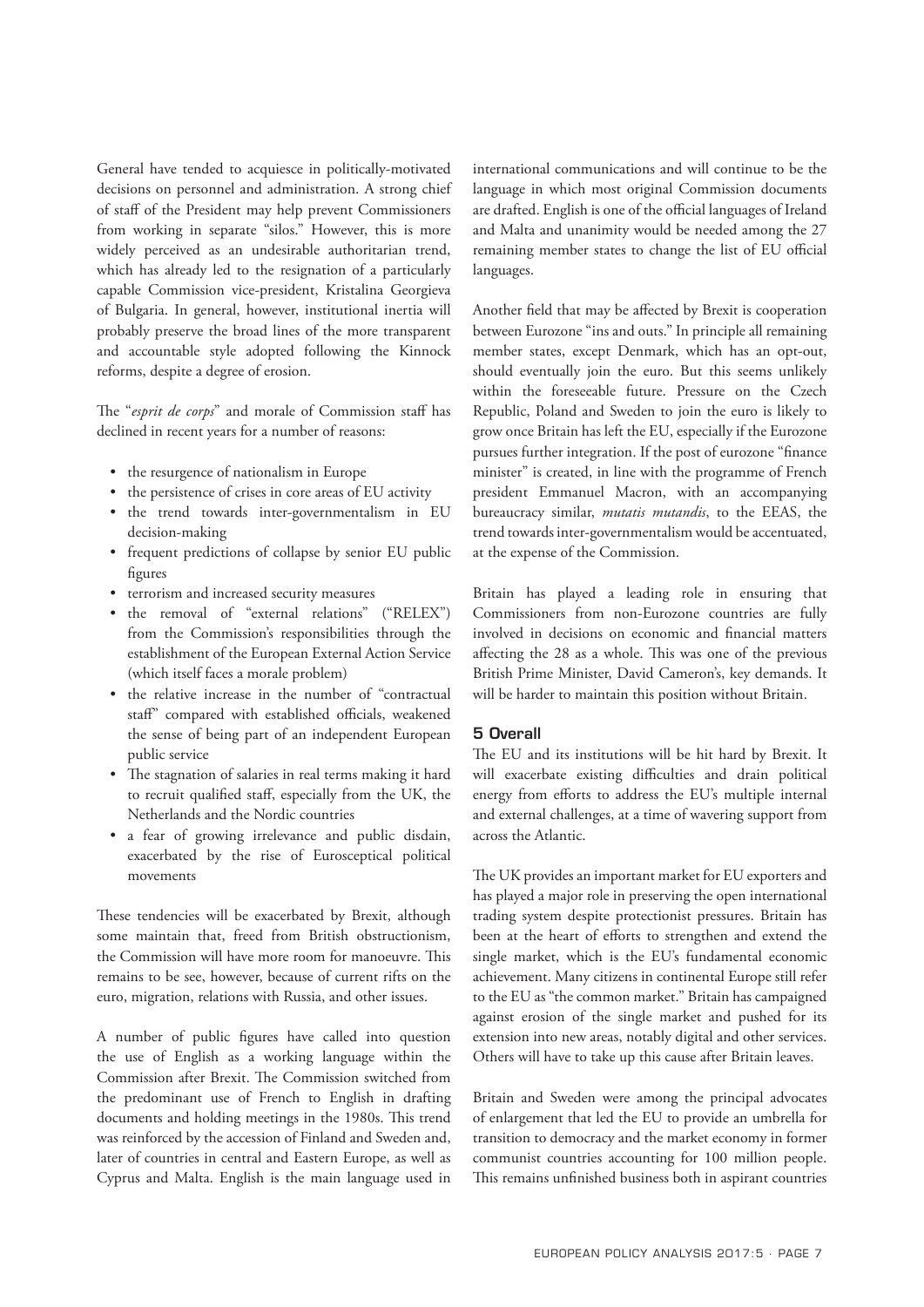in the Balkans and in central European member states whose governments are backsliding on democracy and fundamental rights. The Commission needs to be vigorous in using the remedies provided by EU law, overcoming reticence arising from spurious solidarity within pan-EU political families, such as the European Peoples Party or the Socialists and Democrats group. Nonetheless, contrary to widespread perceptions, few of the existential difficulties confronting the EU, from eurozone governance to migration, stem from the new member states.

The Commission became a relatively transparent modern institution largely under British influence, notably the "Kinnock reforms" of 1999 – 2004. Observers and practitioners in many European countries lose sight of the UK's central role in making the EU what it is today. They are misled by the British aversion to European federalism, which is still the prevailing EU ideology, or rather discourse, in a number of member states. This, and the grating manner of some British politicians, distracted other Europeans from recognizing the UK's positive contribution to European cooperation and integration in practice. The British approach has always been results-oriented, rather than declaratory. This "transactional" approach has sometimes appeared treacherous in countries whose attachment to the "European project" stems from a very different history and outlook.

Brexit was not the inevitable result of the "semi-detached" attitude of the British but rather the result of leadership failures and misjudgements by former Prime Minister David Cameron, compounded by the cynical decision of his successor, made for party political reasons, to aim for a "hard Brexit," taking Britain out of the single market and the customs union, as well as the EU as such, regardless of political, economic and administrative consequences. This approach, if maintained following the Conservative government's setback in the June 2017 election, will produce negative effects both for Britain and the EU over coming decades, distracting policy-makers and the public from other pressing challenges.

The impact of Brexit on both sides could be attenuated in the course of the negotiations if there is agreement on a realistic transition or "implementation" period, allowing for a phased withdrawal. It is uncertain, however, whether EU leaders will wish to pursue this as it would continue to focus attention on problems with Britain and distract the EU from other pressing concerns. In Britain, accepting EU terms for a smooth transition would be highly controversial. It is unlikely that British leaders will change their mind about

withdrawal, unless the public begins to complain about the effect of Brexit on their daily lives and votes accordingly in a second early general election.

Against this background, the notion that Brexit can provide the impetus for a new, more intense phase of integration among remaining member states remains to be tested. The core of the European project today is the euro, from which Britain has an opt-out. Britain's departure will lead to efforts to claw back euro-clearing business from London to other European financial centres. But this will not affect fundamental differences, notably between France and Germany, concerning the foundations of eurozone stability. After this year's elections, France may go some way towards structural reform and Germany may accept some increased responsibility for correcting eurozone imbalances. There may be some loosening of current austerity policies. But such palliatives will be insufficient to ensure the euro's longterm sustainability.

Britain's departure will also be marginal to influencing the will and capacity of European leaders to put into place proper joint controls of external borders and more equitable arrangements at EU level for evaluating and sharing responsibility for asylum seekers, whose numbers are bound to increase in the years ahead. The Commission will be tempted to use instruments within its purview, including trade defence mechanisms and competition policy, to demonstrate its continued capacity to act. It will be more important than ever to ensure that such intervention is balanced and objective, and not primarily a display of individual or institutional prowess.

A breakdown in the negotiations and unilateral British measures to enhance its competitive position would have a profoundly negative impact on the work of the Commission. The Commission would then spend much time and resources implementing countervailing measures against Britain. At the same time its staffing levels would be under threat because of a reduced budget. It would then be a challenge to maintain the morale, independence and efficiency of the European public service and to pursue policies based on liberalization and openness.

Remaining member states that have an interest in preserving the EU's main achievements as well as the open international economic system will need to step up their vigilance and to mobilize opinion at home, in the European Parliament and in the Council, in support of policies and administrative arrangements that may come under pressure after Britain's departure.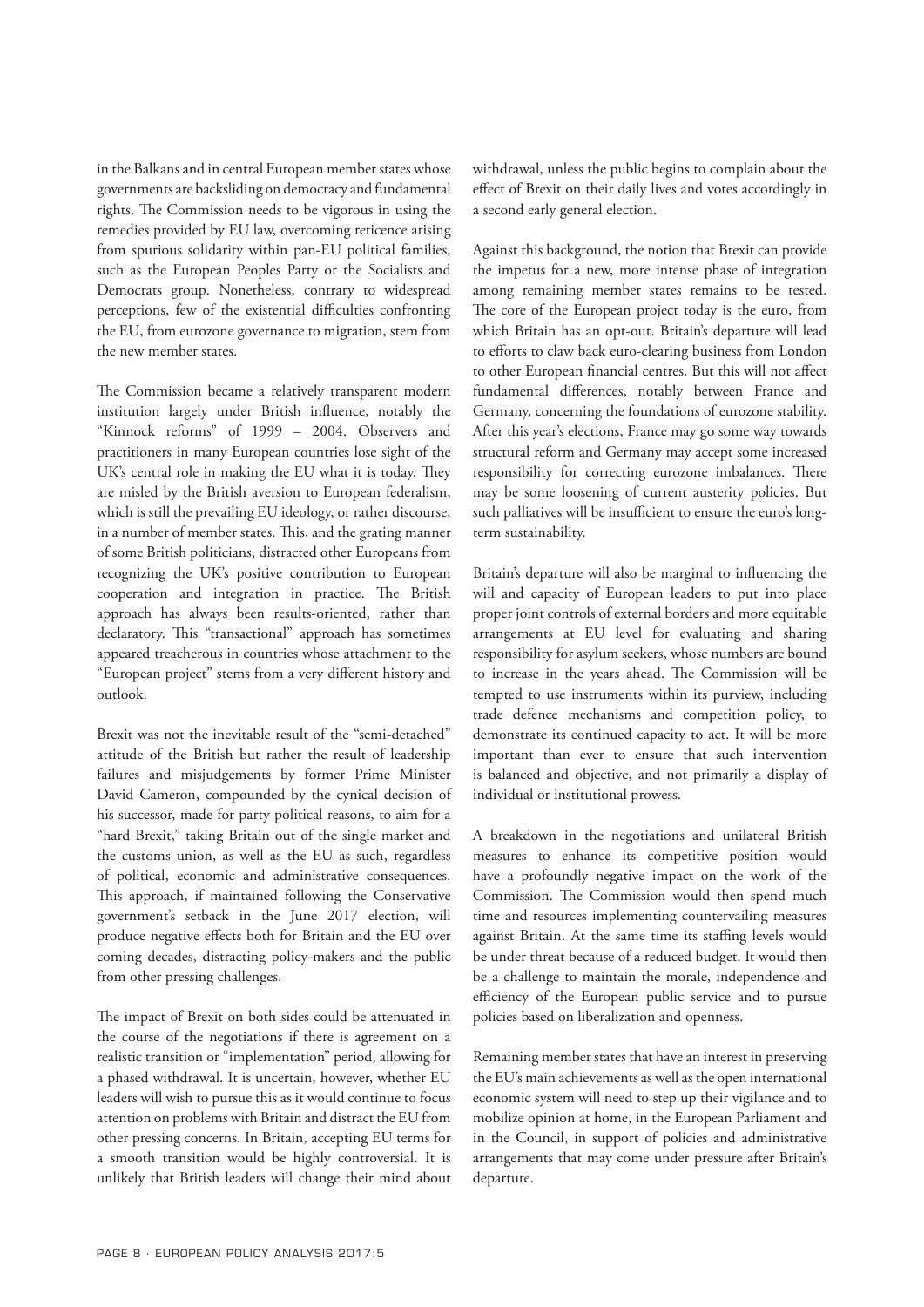As far as the Commission itself is concerned, smaller member states in particular will need to be attentive to

- avoid an excessive centralization of influence inside the Commission
- ensure that nominations are made to the next Commission in 2019 of sufficient calibre to command respect and authority
- control the drift towards inter-governmentalism, which could be enhanced by possible ad-hoc arrangements for security cooperation with Britain and by the French president's proposal for the establishment of a finance minister (and accompanying separate bureaucracy) for the eurozone
- preserve transparency and accountability throughout the Commission
- provide incentives to restore the morale of Commission officials
- ensure that Commissioners from non-Eurozone countries are not marginalized in the internal decisionmaking process, after Britain has left

Brexit remains a lose-lose proposition both for Britain and the European Union. Further political changes in the UK may modify the country's negotiating objectives. Given the atmosphere of increased uncertainty following the June 2017 British election, attention to the points raised in this paper could go some way to limiting the damage. Only once the British leadership issue has been settled, probably following a second general election, will the UK negotiators switch from election-winning to negotiating mode.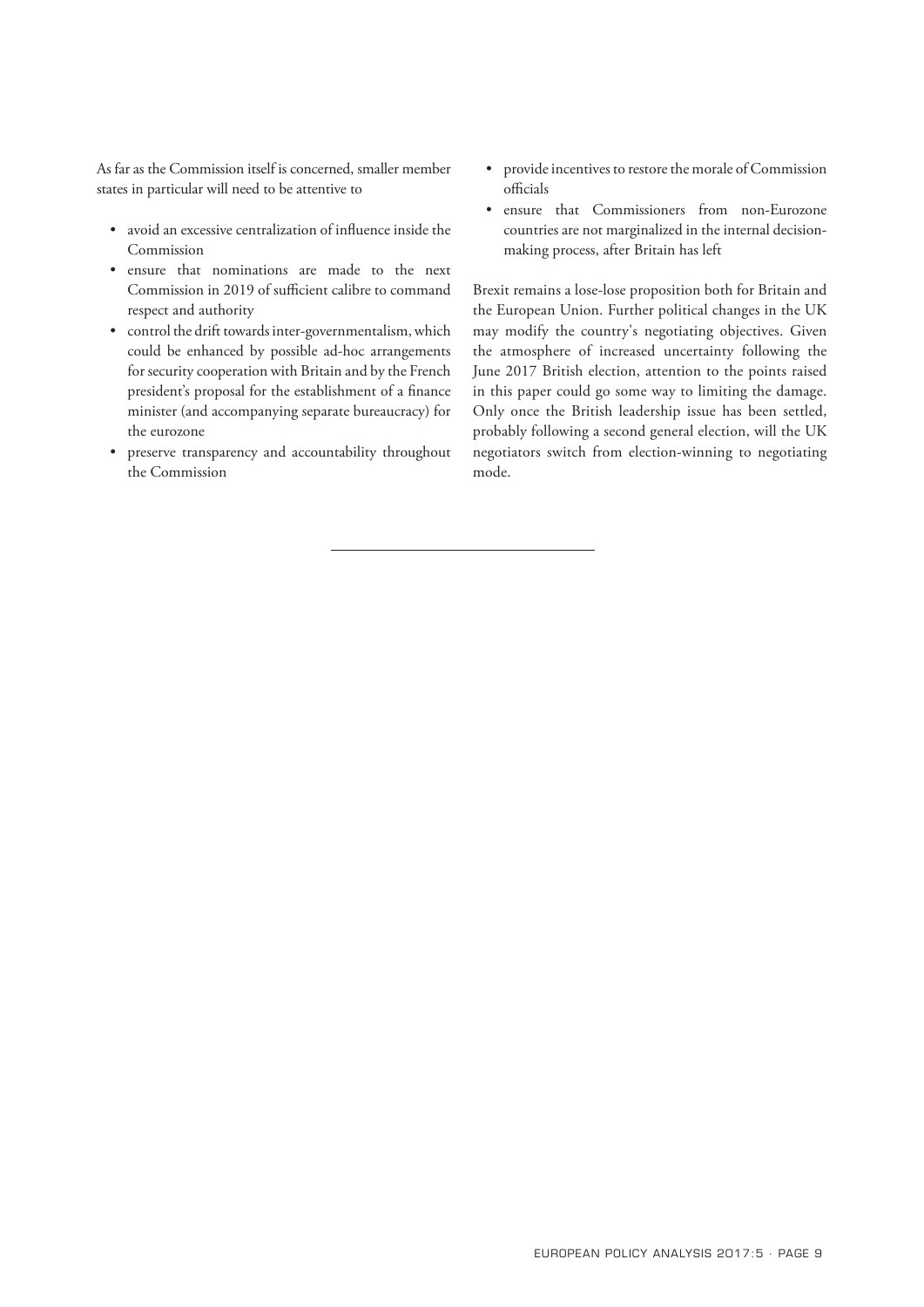# **European Policy Analysis available in English**

#### **2017**

2017:5epa *Brexit and the European Commission* Author: Michael Leigh

2017:4epa *How is Juncker's 'last-chance Commission' faring at mid-term?* Author: Sophia Russack

2017:2epa *The European Commission: Less a Leader and More a Manager?* Authors: Neill Nugent and Mark Rhinard

#### **2016**

2016:15epa *Sweden and the Euro: The Neglected Role of EU Membership* Authors: Nauro F. Campos, Fabrizio Coricelli and Luigi Moretti

2016:14epa *The law and practice of solidarity in the Common European Asylum System: Article 80 TFEU and its added value* Author: Eleni Karageorgiou

2016:13epa *The EU and Belarus: seizing the opportunity?* Author: Elena A. Korosteleva

2016:12epa *Regional Productivity Convergence in Advanced and Emerging European Economies* Authors: Kadri Männasoo, Heili Hein and Raul Ruubel

2016:11eps *The Eurasian Economic Union and the European Union Geopolitics, Geo-Economics and Opportunities for Europe* Author: Sijbren de Jong

2016:10epa *Responses to the "refugee crisis": What is the role of self-image among EU countries?* Author: Rebecca Thorburn Stern

2016:8epa

*Leaving the European Union, the Union way A legal analysis of Article 50 TEU* Author: Christophe Hillion

2016:7epa *A brief on the politics and economics of the Transatlantic Trade and Investment Partnership* Author: Håkan Nordström

2016:5epa *The EU and Russia: managing the new security environment in the wider Europe* Author: Derek Averre

2016:4epa *The infringement proceedings over intra-EU investment treaties – an analysis of the case against Sweden*

Authors: Joel Dahlquist, Hannes Lenk and Love Rönnelid

2016:3epa *A Critical Insight into Europe's Criminalisation of Human Smuggling* Author: Ilse van Liempt

2016:2epa *Irregular Immigration in the European Union* Authors: Pia M. Orrenius and Madeline Zavodny

2016:1epa *Overseeing the rule of law in the European Union: Legal mandate and means* Author: Christophe Hillion

#### **2015**

2015:27epa

*The challenge of completing the EU internal market for natural gas* Author: Tim Boersma

2015:26epa *Big Brussels is Watching You? Enhancing Transparency in EU External Energy Deals* Author: Sijbren de Jong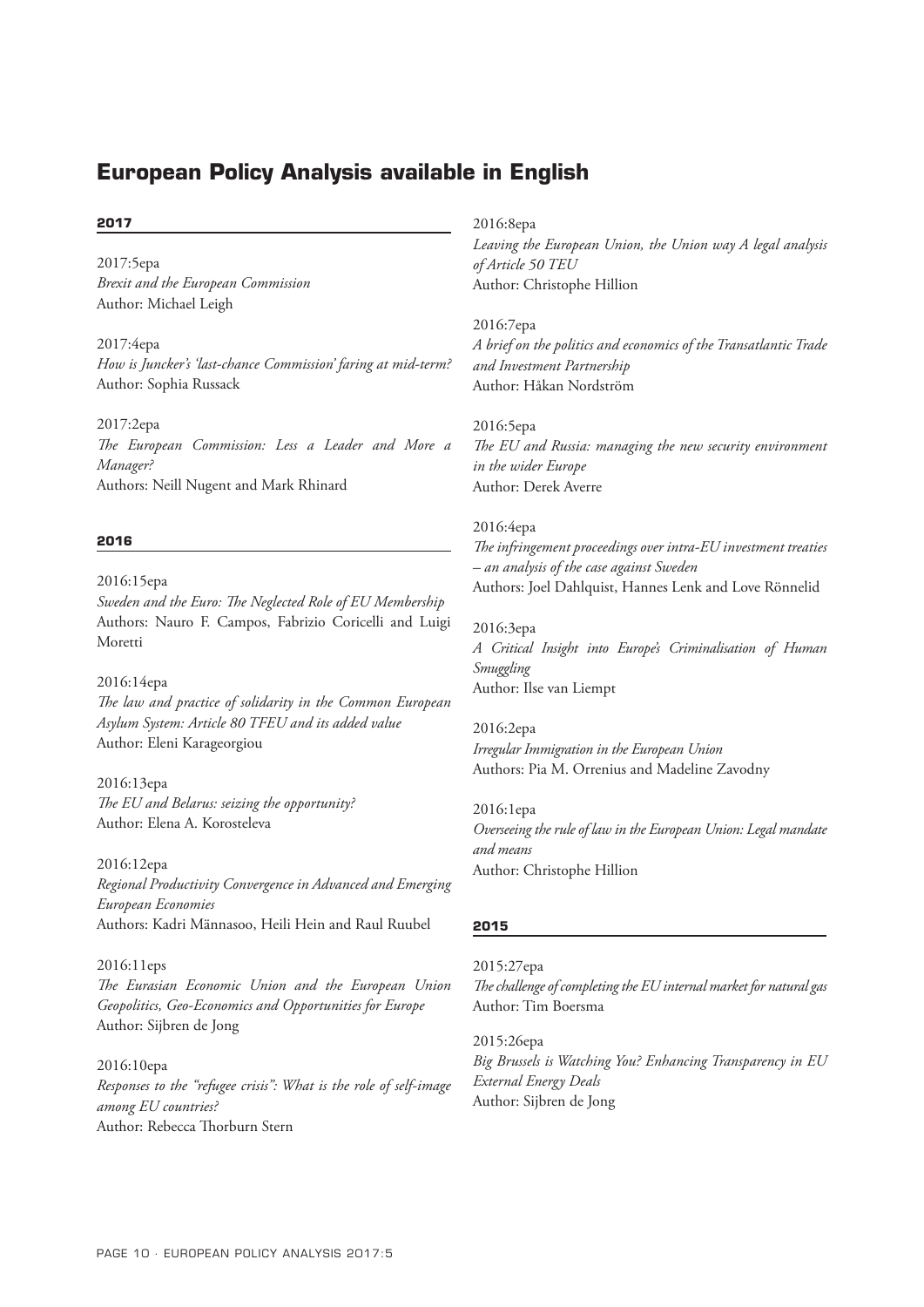2015:25epa *Completing the Union: Is the European Energy Union Really Real?* Author: Harold James

2015:23epa *The constitutional and historical relevance of the AFSJ and the CFSP/ESDP* Author: Massimo Fichera

2015:22epa *Intelligence and decision-making within the Common Foreign and Security Policy*  Author: Björn Fägersten

2015:20epa *The Regulatory Cooperation Chapter of the TTIP Challenges and Opportunities*  Author: Alberto Alemanno

2015:19epa *Low Inflation and Deflation in EU Countries Outside the Euro Area: Should Policymakers be Concerned?*  Authors: Plamen Iossifov and Jiří Podpiera

2015:17epa *Social Housing in Europe* Authors: Kathleen Scanlon, Melissa Fernández Arrigoitia and Christine Whitehead

2015:15epa *The Balance of Power over the EU Budget: European Expenditure since the Lisbon Treaty* Author: Giacomo Benedetto

2015:14epa *The Usefulness of the Scoreboard of the Macroeconomic Imbalances Procedure in the European Union: Potentials for Reform* Author: Tobias Knedlik

2015:13epa *The impact of mega regional agreements on international investment rules and norms* Author: Steve Woolcock

#### 2015:12epa

*The Impact of the Transatlantic Trade and Investment Partnership (TTIP) on the Spanish Regions – A Preliminary Analysis*

Authors: José Villaverde and Adolfo Maza

2015:11epa *Transatlantic Market Integration, Business and Regulation: Building on the WTO* Authors: Bernard Hoekman and Petros C. Mavroidis

2015:10epa *Juncker's investment plan: what results can we expect?* Author: Martin Myant

2015:9epa *Russia's economic troubles – a perfect storm of falling oil prices, sanctions and lack of reforms* Author: Torbjörn Becker

2015:8epa *Entering a World of Footloose Tax Bases: Can the EU Generate Its Own Income?* Author: Daniel Tarschys

2015:7epa *Britain and the EU: a negotiator´s handbook* Author: Roderick Parkes

2015:6epa *Europe´s pivotal peace projects: Ethnic separation and European integration* Author: Lynn M. Tesser

2015:5epa *Groundhog Day in Greece* Author: Thorsten Beck

2015:4epa *The Greek elections of 2015 and Greece´s future in the eurozone* Author: Dionyssis G. Dimitrakopoulos

2015:3epa *The diplomatic role of the European Parliament´s parliamentary groups* Author: Daniel Fiott

2015:2epa *Social Policy and Labour Law during Austerity in the European Union* Author: Niklas Bruun

#### 2015:1epa

*International Trade Union Solidarity and the Impact of the Crisis* Authors: Rebecca Gumbrell-McCormick and Richard Hyman